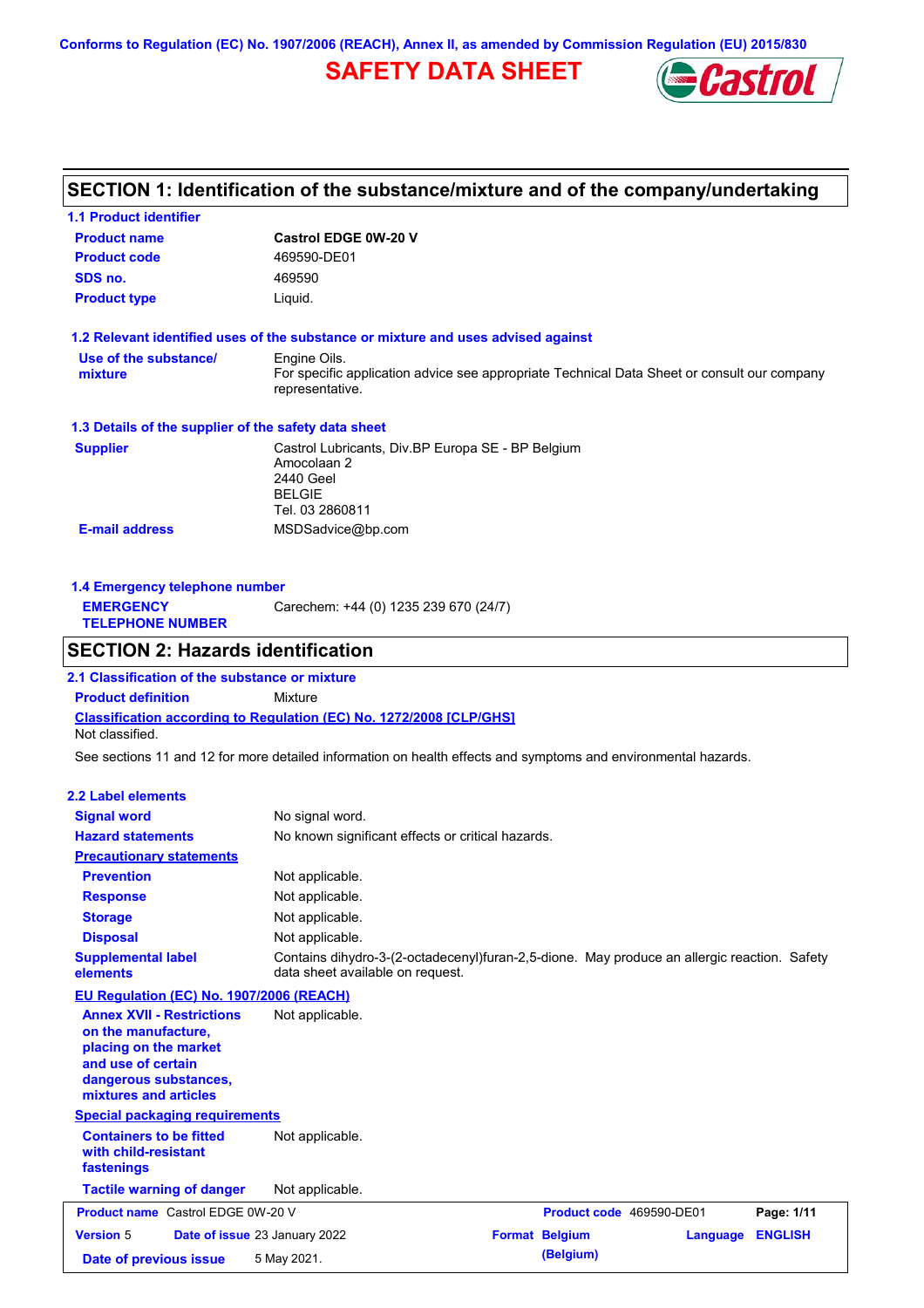### **SECTION 2: Hazards identification**

| 2.3 Other hazards                                                                                                        |                                                                                                                                                                                                                          |
|--------------------------------------------------------------------------------------------------------------------------|--------------------------------------------------------------------------------------------------------------------------------------------------------------------------------------------------------------------------|
| <b>Results of PBT and vPvB</b><br>assessment                                                                             | Product does not meet the criteria for PBT or vPvB according to Regulation (EC) No. 1907/2006,<br>Annex XIII.                                                                                                            |
| <b>Product meets the criteria</b><br>for PBT or vPvB according<br>to Regulation (EC) No.<br><b>1907/2006, Annex XIII</b> | This mixture does not contain any substances that are assessed to be a PBT or a vPvB.                                                                                                                                    |
| Other hazards which do<br>not result in classification                                                                   | Defatting to the skin.<br>USED ENGINE OILS<br>Used engine oil may contain hazardous components which have the potential to cause skin<br>cancer.<br>See Toxicological Information, section 11 of this Safety Data Sheet. |

### **SECTION 3: Composition/information on ingredients**

Mixture

### **3.2 Mixtures**

**Product definition**

Highly refined base oil (IP 346 DMSO extract < 3%). Proprietary performance additives.

| <b>Product/ingredient</b><br>name                                    | <b>Identifiers</b>                                                                      | $\frac{9}{6}$ | <b>Regulation (EC) No.</b><br>1272/2008 [CLP] | <b>Type</b> |
|----------------------------------------------------------------------|-----------------------------------------------------------------------------------------|---------------|-----------------------------------------------|-------------|
| Distillates (petroleum), hydrotreated<br>heavy paraffinic            | REACH #: 01-2119484627-25<br>EC: 265-157-1<br>CAS: 64742-54-7<br>Index: 649-467-00-8    | ≥50 - ≤75     | Asp. Tox. 1, H304                             | [1] [2]     |
| Distillates (petroleum), hydrotreated<br>heavy paraffinic            | REACH #: 01-2119484627-25<br>EC: 265-157-1<br>CAS: 64742-54-7<br>Index: 649-467-00-8    | ≥10 - ≤25     | Not classified.                               | $[2]$       |
| Distillates (petroleum), solvent-<br>dewaxed heavy paraffinic        | REACH #: 01-2119471299-27 ≤3<br>EC: 265-169-7<br>CAS: 64742-65-0<br>Index: 649-474-00-6 |               | Not classified.                               | $[2]$       |
| bis(nonylphenyl)amine                                                | REACH #: 01-2119488911-28<br>EC: 253-249-4<br>CAS: 36878-20-3                           | -≤3           | Aquatic Chronic 4, H413                       | $[1]$       |
| dihydro-3-(2-octadecenyl)furan-<br>2,5-dione                         | REACH #: 01-2120120387-61<br>EC: 266-561-0<br>CAS: 67066-88-0                           | ≤0.3          | Skin Irrit. 2, H315<br>Skin Sens. 1B, H317    | $[1]$       |
| See Section 16 for the full text of the H statements declared above. |                                                                                         |               |                                               |             |

#### **Type**

[1] Substance classified with a health or environmental hazard

[2] Substance with a workplace exposure limit

[3] Substance meets the criteria for PBT according to Regulation (EC) No. 1907/2006, Annex XIII

[4] Substance meets the criteria for vPvB according to Regulation (EC) No. 1907/2006, Annex XIII

[5] Substance of equivalent concern

[6] Additional disclosure due to company policy

Occupational exposure limits, if available, are listed in Section 8.

## **SECTION 4: First aid measures**

| <b>4.1 Description of first aid measures</b> |                                                                                                                                                                                                                                                                                                                                                                                                                                                                                                                                                                                                                                                                                                                                          |  |  |
|----------------------------------------------|------------------------------------------------------------------------------------------------------------------------------------------------------------------------------------------------------------------------------------------------------------------------------------------------------------------------------------------------------------------------------------------------------------------------------------------------------------------------------------------------------------------------------------------------------------------------------------------------------------------------------------------------------------------------------------------------------------------------------------------|--|--|
| Eye contact                                  | In case of contact, immediately flush eyes with plenty of water for at least 15 minutes. Eyelids<br>should be held away from the eyeball to ensure thorough rinsing. Check for and remove any<br>contact lenses. Get medical attention.<br>Wash skin thoroughly with soap and water or use recognised skin cleanser. Remove<br>contaminated clothing and shoes. Wash clothing before reuse. Clean shoes thoroughly before<br>reuse. Get medical attention if irritation develops.<br>If inhaled, remove to fresh air. In case of inhalation of decomposition products in a fire,<br>symptoms may be delayed. The exposed person may need to be kept under medical<br>surveillance for 48 hours. Get medical attention if symptoms occur. |  |  |
| <b>Skin contact</b>                          |                                                                                                                                                                                                                                                                                                                                                                                                                                                                                                                                                                                                                                                                                                                                          |  |  |
| <b>Inhalation</b>                            |                                                                                                                                                                                                                                                                                                                                                                                                                                                                                                                                                                                                                                                                                                                                          |  |  |
| <b>Ingestion</b>                             | Do not induce vomiting unless directed to do so by medical personnel. Get medical attention if<br>symptoms occur.                                                                                                                                                                                                                                                                                                                                                                                                                                                                                                                                                                                                                        |  |  |
| <b>Product name</b> Castrol EDGE 0W-20 V     | <b>Product code</b> 469590-DE01<br>Page: 2/11                                                                                                                                                                                                                                                                                                                                                                                                                                                                                                                                                                                                                                                                                            |  |  |
| <b>Version 5</b>                             | <b>ENGLISH</b><br>Date of issue 23 January 2022<br><b>Format Belgium</b><br>Language                                                                                                                                                                                                                                                                                                                                                                                                                                                                                                                                                                                                                                                     |  |  |
| Date of previous issue                       | (Belgium)<br>5 May 2021.                                                                                                                                                                                                                                                                                                                                                                                                                                                                                                                                                                                                                                                                                                                 |  |  |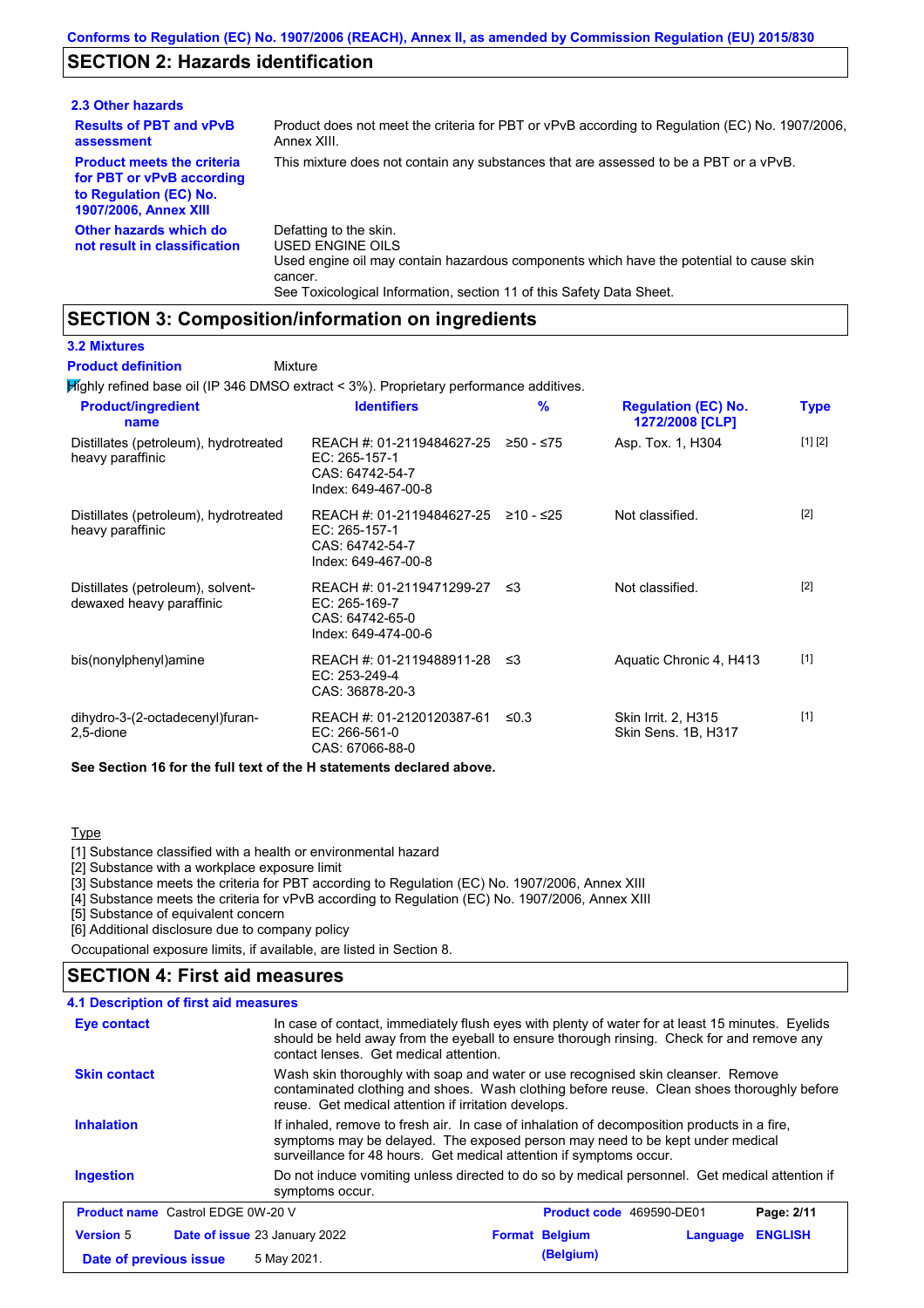### **SECTION 4: First aid measures**

**Protection of first-aiders** No action shall be taken involving any personal risk or without suitable training.

### **4.2 Most important symptoms and effects, both acute and delayed**

See Section 11 for more detailed information on health effects and symptoms.

| <b>Potential acute health effects</b> |                                                                                                                     |
|---------------------------------------|---------------------------------------------------------------------------------------------------------------------|
| <b>Inhalation</b>                     | Exposure to decomposition products may cause a health hazard. Serious effects may be<br>delayed following exposure. |
| <b>Ingestion</b>                      | No known significant effects or critical hazards.                                                                   |
| <b>Skin contact</b>                   | Defatting to the skin. May cause skin dryness and irritation.                                                       |
| Eye contact                           | No known significant effects or critical hazards.                                                                   |
|                                       | Delayed and immediate effects as well as chronic effects from short and long-term exposure                          |
| <b>Inhalation</b>                     | Overexposure to the inhalation of airborne droplets or aerosols may cause irritation of the<br>respiratory tract.   |
| <b>Ingestion</b>                      | Ingestion of large quantities may cause nausea and diarrhoea.                                                       |
| <b>Skin contact</b>                   | Prolonged or repeated contact can defat the skin and lead to irritation and/or dermatitis.                          |
| Eye contact                           | Potential risk of transient stinging or redness if accidental eye contact occurs.                                   |

#### **4.3 Indication of any immediate medical attention and special treatment needed**

**Notes to physician** Treatment should in general be symptomatic and directed to relieving any effects. In case of inhalation of decomposition products in a fire, symptoms may be delayed. The exposed person may need to be kept under medical surveillance for 48 hours.

### **SECTION 5: Firefighting measures**

| 5.1 Extinguishing media                                                                                                                                                                                                                                                                                                                                                                                                       |                                                                                                                                                                                                |  |
|-------------------------------------------------------------------------------------------------------------------------------------------------------------------------------------------------------------------------------------------------------------------------------------------------------------------------------------------------------------------------------------------------------------------------------|------------------------------------------------------------------------------------------------------------------------------------------------------------------------------------------------|--|
| In case of fire, use foam, dry chemical or carbon dioxide extinguisher or spray.<br><b>Suitable extinguishing</b><br>media                                                                                                                                                                                                                                                                                                    |                                                                                                                                                                                                |  |
| <b>Unsuitable extinguishing</b><br>media                                                                                                                                                                                                                                                                                                                                                                                      | Do not use water jet. The use of a water jet may cause the fire to spread by splashing the<br>burning product.                                                                                 |  |
| 5.2 Special hazards arising from the substance or mixture                                                                                                                                                                                                                                                                                                                                                                     |                                                                                                                                                                                                |  |
| <b>Hazards from the</b><br>In a fire or if heated, a pressure increase will occur and the container may burst.<br>substance or mixture                                                                                                                                                                                                                                                                                        |                                                                                                                                                                                                |  |
| Combustion products may include the following:<br><b>Hazardous combustion</b><br>carbon oxides (CO, CO <sub>2</sub> ) (carbon monoxide, carbon dioxide)<br>products<br>nitrogen oxides (NO, NO <sub>2</sub> etc.)                                                                                                                                                                                                             |                                                                                                                                                                                                |  |
| 5.3 Advice for firefighters                                                                                                                                                                                                                                                                                                                                                                                                   |                                                                                                                                                                                                |  |
| <b>Special precautions for</b><br>fire-fighters                                                                                                                                                                                                                                                                                                                                                                               | No action shall be taken involving any personal risk or without suitable training. Promptly<br>isolate the scene by removing all persons from the vicinity of the incident if there is a fire. |  |
| <b>Special protective</b><br>Fire-fighters should wear appropriate protective equipment and self-contained breathing<br>apparatus (SCBA) with a full face-piece operated in positive pressure mode. Clothing for fire-<br>equipment for fire-fighters<br>fighters (including helmets, protective boots and gloves) conforming to European standard EN<br>469 will provide a basic level of protection for chemical incidents. |                                                                                                                                                                                                |  |

### **SECTION 6: Accidental release measures**

|                                         | 6.1 Personal precautions, protective equipment and emergency procedures                                                                                                                                                                                                                                                             |
|-----------------------------------------|-------------------------------------------------------------------------------------------------------------------------------------------------------------------------------------------------------------------------------------------------------------------------------------------------------------------------------------|
| For non-emergency<br>personnel          | No action shall be taken involving any personal risk or without suitable training. Evacuate<br>surrounding areas. Keep unnecessary and unprotected personnel from entering. Do not touch<br>or walk through spilt material. Floors may be slippery; use care to avoid falling. Put on<br>appropriate personal protective equipment. |
| For emergency responders                | If specialised clothing is required to deal with the spillage, take note of any information in<br>Section 8 on suitable and unsuitable materials. See also the information in "For non-<br>emergency personnel".                                                                                                                    |
| <b>6.2 Environmental</b><br>precautions | Avoid dispersal of spilt material and runoff and contact with soil, waterways, drains and sewers.<br>Inform the relevant authorities if the product has caused environmental pollution (sewers,<br>waterways, soil or air).                                                                                                         |

#### **6.3 Methods and material for containment and cleaning up**

| <b>Product name</b> Castrol EDGE 0W-20 V |  | <b>Product code</b> 469590-DE01      |  | Page: 3/11            |                         |  |
|------------------------------------------|--|--------------------------------------|--|-----------------------|-------------------------|--|
| <b>Version 5</b>                         |  | <b>Date of issue 23 January 2022</b> |  | <b>Format Belgium</b> | <b>Language ENGLISH</b> |  |
| Date of previous issue                   |  | 5 May 2021.                          |  | (Belgium)             |                         |  |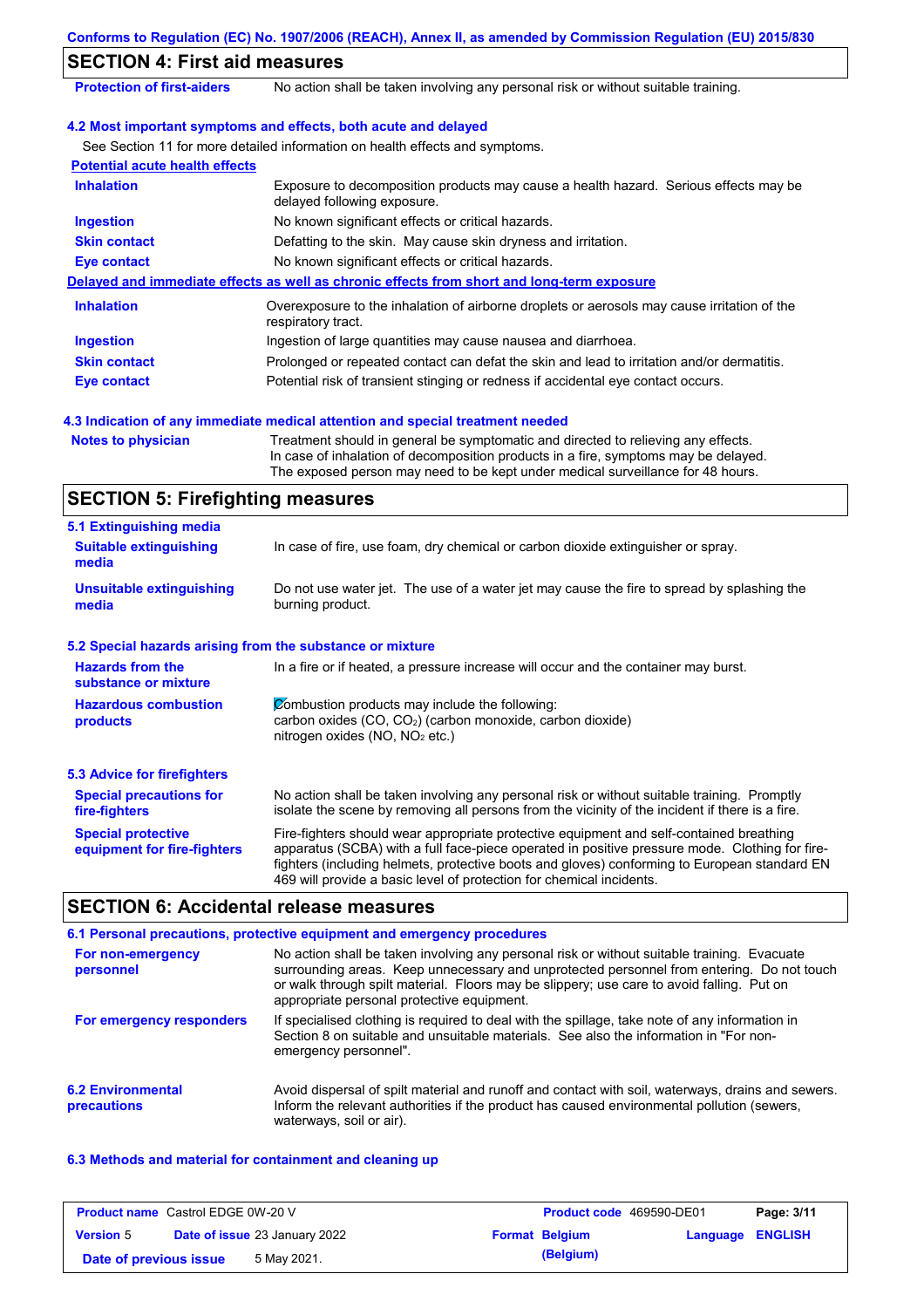# **SECTION 6: Accidental release measures**

| <b>Small spill</b>                        | Stop leak if without risk. Move containers from spill area. Absorb with an inert material and<br>place in an appropriate waste disposal container. Dispose of via a licensed waste disposal<br>contractor.                                                                                                                                                                                     |
|-------------------------------------------|------------------------------------------------------------------------------------------------------------------------------------------------------------------------------------------------------------------------------------------------------------------------------------------------------------------------------------------------------------------------------------------------|
| Large spill                               | Stop leak if without risk. Move containers from spill area. Prevent entry into sewers, water<br>courses, basements or confined areas. Contain and collect spillage with non-combustible,<br>absorbent material e.g. sand, earth, vermiculite or diatomaceous earth and place in container<br>for disposal according to local regulations. Dispose of via a licensed waste disposal contractor. |
| 6.4 Reference to other<br><b>sections</b> | See Section 1 for emergency contact information.<br>See Section 5 for firefighting measures.<br>See Section 8 for information on appropriate personal protective equipment.<br>See Section 12 for environmental precautions.<br>See Section 13 for additional waste treatment information.                                                                                                     |

# **SECTION 7: Handling and storage**

| 7.1 Precautions for safe handling                                                    |                                                                                                                                                                                                                                                                                                                                                                                                                                                                                          |
|--------------------------------------------------------------------------------------|------------------------------------------------------------------------------------------------------------------------------------------------------------------------------------------------------------------------------------------------------------------------------------------------------------------------------------------------------------------------------------------------------------------------------------------------------------------------------------------|
| <b>Protective measures</b>                                                           | Put on appropriate personal protective equipment.                                                                                                                                                                                                                                                                                                                                                                                                                                        |
| <b>Advice on general</b><br>occupational hygiene                                     | Eating, drinking and smoking should be prohibited in areas where this material is handled,<br>stored and processed. Wash thoroughly after handling. Remove contaminated clothing and<br>protective equipment before entering eating areas. See also Section 8 for additional<br>information on hygiene measures.                                                                                                                                                                         |
| <b>7.2 Conditions for safe</b><br>storage, including any<br><i>incompatibilities</i> | Store in accordance with local requlations. Store in a dry, cool and well-ventilated area, away<br>from incompatible materials (see Section 10). Keep away from heat and direct sunlight. Keep<br>container tightly closed and sealed until ready for use. Containers that have been opened must<br>be carefully resealed and kept upright to prevent leakage. Store and use only in equipment/<br>containers designed for use with this product. Do not store in unlabelled containers. |
| Not suitable                                                                         | Prolonged exposure to elevated temperature                                                                                                                                                                                                                                                                                                                                                                                                                                               |
| 7.3 Specific end use(s)                                                              |                                                                                                                                                                                                                                                                                                                                                                                                                                                                                          |
| <b>Recommendations</b>                                                               | See section 1.2 and Exposure scenarios in annex, if applicable.                                                                                                                                                                                                                                                                                                                                                                                                                          |

### **SECTION 8: Exposure controls/personal protection**

## **8.1 Control parameters**

| <b>Occupational exposure limits</b>                          |                                                                                                                                                                                                                                                                                                                                                                                                                                                                                                                                                                                                                                                                                                                                                                                                                                                                                                                                                                                                                            |                                                                                                                                                                                                                                                      |  |  |
|--------------------------------------------------------------|----------------------------------------------------------------------------------------------------------------------------------------------------------------------------------------------------------------------------------------------------------------------------------------------------------------------------------------------------------------------------------------------------------------------------------------------------------------------------------------------------------------------------------------------------------------------------------------------------------------------------------------------------------------------------------------------------------------------------------------------------------------------------------------------------------------------------------------------------------------------------------------------------------------------------------------------------------------------------------------------------------------------------|------------------------------------------------------------------------------------------------------------------------------------------------------------------------------------------------------------------------------------------------------|--|--|
| <b>Product/ingredient name</b>                               |                                                                                                                                                                                                                                                                                                                                                                                                                                                                                                                                                                                                                                                                                                                                                                                                                                                                                                                                                                                                                            | <b>Exposure limit values</b>                                                                                                                                                                                                                         |  |  |
| Distillates (petroleum), hydrotreated heavy paraffinic       |                                                                                                                                                                                                                                                                                                                                                                                                                                                                                                                                                                                                                                                                                                                                                                                                                                                                                                                                                                                                                            | Limit values (Belgium).<br>TWA: 5 mg/m <sup>3</sup> 8 hours. Issued/Revised: 10/2002 Form: Mist<br>STEL: 10 mg/m <sup>3</sup> 15 minutes. Issued/Revised: 10/2002 Form: Mist                                                                         |  |  |
| Distillates (petroleum), hydrotreated heavy paraffinic       |                                                                                                                                                                                                                                                                                                                                                                                                                                                                                                                                                                                                                                                                                                                                                                                                                                                                                                                                                                                                                            | Limit values (Belgium).<br>TWA: 5 mg/m <sup>3</sup> 8 hours. Issued/Revised: 10/2002 Form: Mist<br>STEL: 10 mg/m <sup>3</sup> 15 minutes. Issued/Revised: 10/2002 Form: Mist                                                                         |  |  |
| Distillates (petroleum), solvent-dewaxed heavy<br>paraffinic |                                                                                                                                                                                                                                                                                                                                                                                                                                                                                                                                                                                                                                                                                                                                                                                                                                                                                                                                                                                                                            | Limit values (Belgium).                                                                                                                                                                                                                              |  |  |
|                                                              |                                                                                                                                                                                                                                                                                                                                                                                                                                                                                                                                                                                                                                                                                                                                                                                                                                                                                                                                                                                                                            | TWA: 5 mg/m <sup>3</sup> 8 hours. Issued/Revised: 10/2002 Form: Mist<br>STEL: 10 mg/m <sup>3</sup> 15 minutes. Issued/Revised: 10/2002 Form: Mist                                                                                                    |  |  |
| quidance only.                                               |                                                                                                                                                                                                                                                                                                                                                                                                                                                                                                                                                                                                                                                                                                                                                                                                                                                                                                                                                                                                                            | Whilst specific OELs for certain components may be shown in this section, other components may be present in any mist,<br>vapour or dust produced. Therefore, the specific OELs may not be applicable to the product as a whole and are provided for |  |  |
| <b>Recommended monitoring</b><br>procedures                  | If this product contains ingredients with exposure limits, personal, workplace atmosphere or<br>biological monitoring may be required to determine the effectiveness of the ventilation or other<br>control measures and/or the necessity to use respiratory protective equipment. Reference<br>should be made to monitoring standards, such as the following: European Standard EN 689<br>(Workplace atmospheres - Guidance for the assessment of exposure by inhalation to chemical<br>agents for comparison with limit values and measurement strategy) European Standard EN<br>14042 (Workplace atmospheres - Guide for the application and use of procedures for the<br>assessment of exposure to chemical and biological agents) European Standard EN 482<br>(Workplace atmospheres - General requirements for the performance of procedures for the<br>measurement of chemical agents) Reference to national guidance documents for methods for<br>the determination of hazardous substances will also be required. |                                                                                                                                                                                                                                                      |  |  |
| <b>Derived No Effect Level</b><br>No DNELs/DMELs available.  |                                                                                                                                                                                                                                                                                                                                                                                                                                                                                                                                                                                                                                                                                                                                                                                                                                                                                                                                                                                                                            |                                                                                                                                                                                                                                                      |  |  |
| <b>Predicted No Effect Concentration</b>                     |                                                                                                                                                                                                                                                                                                                                                                                                                                                                                                                                                                                                                                                                                                                                                                                                                                                                                                                                                                                                                            |                                                                                                                                                                                                                                                      |  |  |
| <b>Product name</b> Castrol EDGE 0W-20 V                     |                                                                                                                                                                                                                                                                                                                                                                                                                                                                                                                                                                                                                                                                                                                                                                                                                                                                                                                                                                                                                            | Page: 4/11<br>Product code 469590-DE01                                                                                                                                                                                                               |  |  |

**Version** 5 **Date of issue** 23 January 2022 **Format Belgium Language ENGLISH Date of previous issue 5 May 2021. (Belgium) (Belgium)**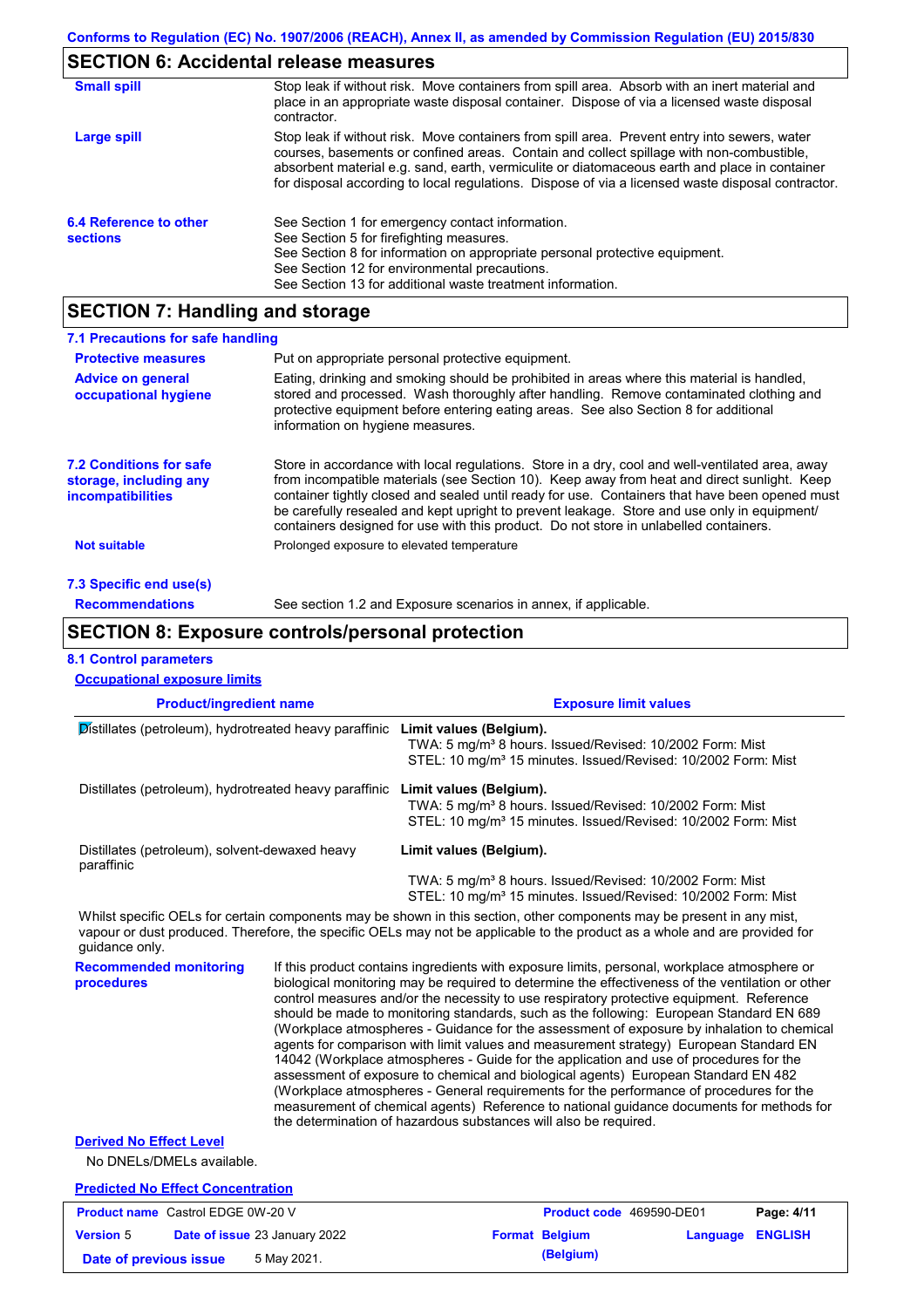## **SECTION 8: Exposure controls/personal protection**

No PNECs available

| <b>8.2 Exposure controls</b>                                                |                                                                                                                                                                                                                                                                                                                                                                                                                                                                                                                                                                                                                                                                                                                                                                                                                                                                                                                                                                                                                                                                                                                                                                                                                                                                                                                                                                                                                                                                                                                                                                                                                                                                                                                                                                                                                                                                                                                                                                            |  |  |  |  |
|-----------------------------------------------------------------------------|----------------------------------------------------------------------------------------------------------------------------------------------------------------------------------------------------------------------------------------------------------------------------------------------------------------------------------------------------------------------------------------------------------------------------------------------------------------------------------------------------------------------------------------------------------------------------------------------------------------------------------------------------------------------------------------------------------------------------------------------------------------------------------------------------------------------------------------------------------------------------------------------------------------------------------------------------------------------------------------------------------------------------------------------------------------------------------------------------------------------------------------------------------------------------------------------------------------------------------------------------------------------------------------------------------------------------------------------------------------------------------------------------------------------------------------------------------------------------------------------------------------------------------------------------------------------------------------------------------------------------------------------------------------------------------------------------------------------------------------------------------------------------------------------------------------------------------------------------------------------------------------------------------------------------------------------------------------------------|--|--|--|--|
| <b>Appropriate engineering</b><br><b>controls</b>                           | Provide exhaust ventilation or other engineering controls to keep the relevant airborne<br>concentrations below their respective occupational exposure limits.<br>All activities involving chemicals should be assessed for their risks to health, to ensure<br>exposures are adequately controlled. Personal protective equipment should only be considered<br>after other forms of control measures (e.g. engineering controls) have been suitably evaluated.<br>Personal protective equipment should conform to appropriate standards, be suitable for use, be<br>kept in good condition and properly maintained.<br>Your supplier of personal protective equipment should be consulted for advice on selection and<br>appropriate standards. For further information contact your national organisation for standards.<br>The final choice of protective equipment will depend upon a risk assessment. It is important to<br>ensure that all items of personal protective equipment are compatible.                                                                                                                                                                                                                                                                                                                                                                                                                                                                                                                                                                                                                                                                                                                                                                                                                                                                                                                                                                    |  |  |  |  |
| <b>Individual protection measures</b>                                       |                                                                                                                                                                                                                                                                                                                                                                                                                                                                                                                                                                                                                                                                                                                                                                                                                                                                                                                                                                                                                                                                                                                                                                                                                                                                                                                                                                                                                                                                                                                                                                                                                                                                                                                                                                                                                                                                                                                                                                            |  |  |  |  |
| <b>Hygiene measures</b>                                                     | Wash hands, forearms and face thoroughly after handling chemical products, before eating,<br>smoking and using the lavatory and at the end of the working period. Ensure that eyewash<br>stations and safety showers are close to the workstation location.                                                                                                                                                                                                                                                                                                                                                                                                                                                                                                                                                                                                                                                                                                                                                                                                                                                                                                                                                                                                                                                                                                                                                                                                                                                                                                                                                                                                                                                                                                                                                                                                                                                                                                                |  |  |  |  |
| <b>Respiratory protection</b>                                               | In case of insufficient ventilation, wear suitable respiratory equipment.<br>The correct choice of respiratory protection depends upon the chemicals being handled, the<br>conditions of work and use, and the condition of the respiratory equipment. Safety procedures<br>should be developed for each intended application. Respiratory protection equipment should<br>therefore be chosen in consultation with the supplier/manufacturer and with a full assessment<br>of the working conditions.                                                                                                                                                                                                                                                                                                                                                                                                                                                                                                                                                                                                                                                                                                                                                                                                                                                                                                                                                                                                                                                                                                                                                                                                                                                                                                                                                                                                                                                                      |  |  |  |  |
| <b>Eye/face protection</b>                                                  | Safety glasses with side shields.                                                                                                                                                                                                                                                                                                                                                                                                                                                                                                                                                                                                                                                                                                                                                                                                                                                                                                                                                                                                                                                                                                                                                                                                                                                                                                                                                                                                                                                                                                                                                                                                                                                                                                                                                                                                                                                                                                                                          |  |  |  |  |
| <b>Skin protection</b><br><b>Hand protection</b>                            | <b>General Information:</b>                                                                                                                                                                                                                                                                                                                                                                                                                                                                                                                                                                                                                                                                                                                                                                                                                                                                                                                                                                                                                                                                                                                                                                                                                                                                                                                                                                                                                                                                                                                                                                                                                                                                                                                                                                                                                                                                                                                                                |  |  |  |  |
|                                                                             | Because specific work environments and material handling practices vary, safety procedures<br>should be developed for each intended application. The correct choice of protective gloves<br>depends upon the chemicals being handled, and the conditions of work and use. Most gloves<br>provide protection for only a limited time before they must be discarded and replaced (even the<br>best chemically resistant gloves will break down after repeated chemical exposures).<br>Gloves should be chosen in consultation with the supplier / manufacturer and taking account of<br>a full assessment of the working conditions.<br>Recommended: Nitrile gloves.<br><b>Breakthrough time:</b><br>Breakthrough time data are generated by glove manufacturers under laboratory test conditions<br>and represent how long a glove can be expected to provide effective permeation resistance. It<br>is important when following breakthrough time recommendations that actual workplace<br>conditions are taken into account. Always consult with your glove supplier for up-to-date<br>technical information on breakthrough times for the recommended glove type.<br>Our recommendations on the selection of gloves are as follows:<br>Continuous contact:<br>Gloves with a minimum breakthrough time of 240 minutes, or >480 minutes if suitable gloves<br>can be obtained.<br>If suitable gloves are not available to offer that level of protection, gloves with shorter<br>breakthrough times may be acceptable as long as appropriate glove maintenance and<br>replacement regimes are determined and adhered to.<br>Short-term / splash protection:<br>Recommended breakthrough times as above.<br>It is recognised that for short-term, transient exposures, gloves with shorter breakthrough times<br>may commonly be used. Therefore, appropriate maintenance and replacement regimes must<br>be determined and rigorously followed.<br><b>Glove Thickness:</b> |  |  |  |  |
|                                                                             |                                                                                                                                                                                                                                                                                                                                                                                                                                                                                                                                                                                                                                                                                                                                                                                                                                                                                                                                                                                                                                                                                                                                                                                                                                                                                                                                                                                                                                                                                                                                                                                                                                                                                                                                                                                                                                                                                                                                                                            |  |  |  |  |
|                                                                             |                                                                                                                                                                                                                                                                                                                                                                                                                                                                                                                                                                                                                                                                                                                                                                                                                                                                                                                                                                                                                                                                                                                                                                                                                                                                                                                                                                                                                                                                                                                                                                                                                                                                                                                                                                                                                                                                                                                                                                            |  |  |  |  |
|                                                                             |                                                                                                                                                                                                                                                                                                                                                                                                                                                                                                                                                                                                                                                                                                                                                                                                                                                                                                                                                                                                                                                                                                                                                                                                                                                                                                                                                                                                                                                                                                                                                                                                                                                                                                                                                                                                                                                                                                                                                                            |  |  |  |  |
|                                                                             |                                                                                                                                                                                                                                                                                                                                                                                                                                                                                                                                                                                                                                                                                                                                                                                                                                                                                                                                                                                                                                                                                                                                                                                                                                                                                                                                                                                                                                                                                                                                                                                                                                                                                                                                                                                                                                                                                                                                                                            |  |  |  |  |
|                                                                             |                                                                                                                                                                                                                                                                                                                                                                                                                                                                                                                                                                                                                                                                                                                                                                                                                                                                                                                                                                                                                                                                                                                                                                                                                                                                                                                                                                                                                                                                                                                                                                                                                                                                                                                                                                                                                                                                                                                                                                            |  |  |  |  |
|                                                                             |                                                                                                                                                                                                                                                                                                                                                                                                                                                                                                                                                                                                                                                                                                                                                                                                                                                                                                                                                                                                                                                                                                                                                                                                                                                                                                                                                                                                                                                                                                                                                                                                                                                                                                                                                                                                                                                                                                                                                                            |  |  |  |  |
|                                                                             |                                                                                                                                                                                                                                                                                                                                                                                                                                                                                                                                                                                                                                                                                                                                                                                                                                                                                                                                                                                                                                                                                                                                                                                                                                                                                                                                                                                                                                                                                                                                                                                                                                                                                                                                                                                                                                                                                                                                                                            |  |  |  |  |
|                                                                             |                                                                                                                                                                                                                                                                                                                                                                                                                                                                                                                                                                                                                                                                                                                                                                                                                                                                                                                                                                                                                                                                                                                                                                                                                                                                                                                                                                                                                                                                                                                                                                                                                                                                                                                                                                                                                                                                                                                                                                            |  |  |  |  |
|                                                                             | It should be emphasised that glove thickness is not necessarily a good predictor of glove<br>resistance to a specific chemical, as the permeation efficiency of the glove will be dependent<br>on the exact composition of the glove material. Therefore, glove selection should also be based                                                                                                                                                                                                                                                                                                                                                                                                                                                                                                                                                                                                                                                                                                                                                                                                                                                                                                                                                                                                                                                                                                                                                                                                                                                                                                                                                                                                                                                                                                                                                                                                                                                                             |  |  |  |  |
| <b>Product name</b> Castrol EDGE 0W-20 V                                    | Product code 469590-DE01<br>Page: 5/11                                                                                                                                                                                                                                                                                                                                                                                                                                                                                                                                                                                                                                                                                                                                                                                                                                                                                                                                                                                                                                                                                                                                                                                                                                                                                                                                                                                                                                                                                                                                                                                                                                                                                                                                                                                                                                                                                                                                     |  |  |  |  |
| <b>Version 5</b><br>Date of issue 23 January 2022<br>Date of previous issue | <b>Format Belgium</b><br><b>ENGLISH</b><br>Language<br>(Belgium)<br>5 May 2021.                                                                                                                                                                                                                                                                                                                                                                                                                                                                                                                                                                                                                                                                                                                                                                                                                                                                                                                                                                                                                                                                                                                                                                                                                                                                                                                                                                                                                                                                                                                                                                                                                                                                                                                                                                                                                                                                                            |  |  |  |  |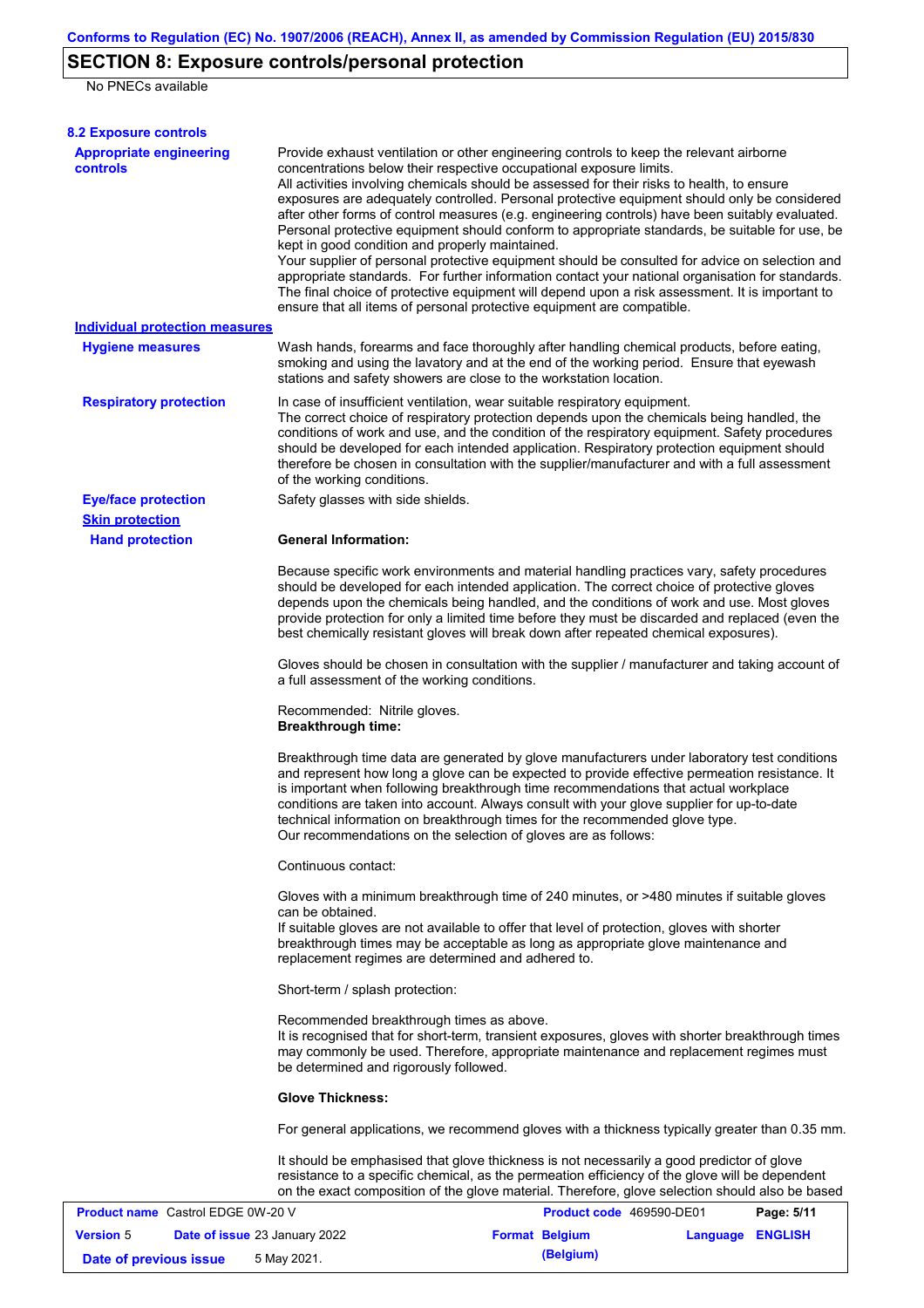# **SECTION 8: Exposure controls/personal protection**

|                                           | on consideration of the task requirements and knowledge of breakthrough times.<br>Glove thickness may also vary depending on the glove manufacturer, the glove type and the<br>glove model. Therefore, the manufacturers' technical data should always be taken into account<br>to ensure selection of the most appropriate glove for the task.                                                                                                                                                                                                                                                                                                                                       |
|-------------------------------------------|---------------------------------------------------------------------------------------------------------------------------------------------------------------------------------------------------------------------------------------------------------------------------------------------------------------------------------------------------------------------------------------------------------------------------------------------------------------------------------------------------------------------------------------------------------------------------------------------------------------------------------------------------------------------------------------|
|                                           | Note: Depending on the activity being conducted, gloves of varying thickness may be required<br>for specific tasks. For example:                                                                                                                                                                                                                                                                                                                                                                                                                                                                                                                                                      |
|                                           | • Thinner gloves (down to 0.1 mm or less) may be required where a high degree of manual<br>dexterity is needed. However, these gloves are only likely to give short duration protection and<br>would normally be just for single use applications, then disposed of.                                                                                                                                                                                                                                                                                                                                                                                                                  |
|                                           | • Thicker gloves (up to 3 mm or more) may be required where there is a mechanical (as well<br>as a chemical) risk i.e. where there is abrasion or puncture potential.                                                                                                                                                                                                                                                                                                                                                                                                                                                                                                                 |
| <b>Skin and body</b>                      | Use of protective clothing is good industrial practice.<br>Personal protective equipment for the body should be selected based on the task being<br>performed and the risks involved and should be approved by a specialist before handling this<br>product.<br>Cotton or polyester/cotton overalls will only provide protection against light superficial<br>contamination that will not soak through to the skin. Overalls should be laundered on a regular<br>basis. When the risk of skin exposure is high (e.g. when cleaning up spillages or if there is a<br>risk of splashing) then chemical resistant aprons and/or impervious chemical suits and boots<br>will be required. |
| <b>Refer to standards:</b>                | Respiratory protection: EN 529<br>Gloves: EN 420, EN 374<br>Eye protection: EN 166<br>Filtering half-mask: EN 149<br>Filtering half-mask with valve: EN 405<br>Half-mask: EN 140 plus filter<br>Full-face mask: EN 136 plus filter<br>Particulate filters: EN 143<br>Gas/combined filters: EN 14387                                                                                                                                                                                                                                                                                                                                                                                   |
| <b>Environmental exposure</b><br>controls | Emissions from ventilation or work process equipment should be checked to ensure they<br>comply with the requirements of environmental protection legislation. In some cases, fume<br>scrubbers, filters or engineering modifications to the process equipment will be necessary to<br>reduce emissions to acceptable levels.                                                                                                                                                                                                                                                                                                                                                         |

## **SECTION 9: Physical and chemical properties**

The conditions of measurement of all properties are at standard temperature and pressure unless otherwise indicated.

### **9.1 Information on basic physical and chemical properties**

| <b>Appearance</b>                                      |                                              |
|--------------------------------------------------------|----------------------------------------------|
| <b>Physical state</b>                                  | Liquid.                                      |
| <b>Colour</b>                                          | Amber.                                       |
| <b>Odour</b>                                           | Not available.                               |
| <b>Odour threshold</b>                                 | Not available.                               |
| рH                                                     | Not applicable.                              |
| <b>Melting point/freezing point</b>                    | Not available.                               |
| Initial boiling point and boiling<br>range             | Not available.                               |
| <b>Pour point</b>                                      | -45 $^{\circ}$ C                             |
| <b>Flash point</b>                                     | Closed cup: >185°C (>365°F) [Pensky-Martens] |
| <b>Evaporation rate</b>                                | Not available.                               |
| <b>Flammability (solid, gas)</b>                       | Not available.                               |
| <b>Upper/lower flammability or</b><br>explosive limits | Not available.                               |
| <b>Vapour pressure</b>                                 | Not available.                               |

| <b>Product name</b> Castrol EDGE 0W-20 V |  | Product code 469590-DE01             |  | Page: 6/11            |                         |  |
|------------------------------------------|--|--------------------------------------|--|-----------------------|-------------------------|--|
| <b>Version 5</b>                         |  | <b>Date of issue 23 January 2022</b> |  | <b>Format Belgium</b> | <b>Language ENGLISH</b> |  |
| Date of previous issue                   |  | 5 May 2021.                          |  | (Belgium)             |                         |  |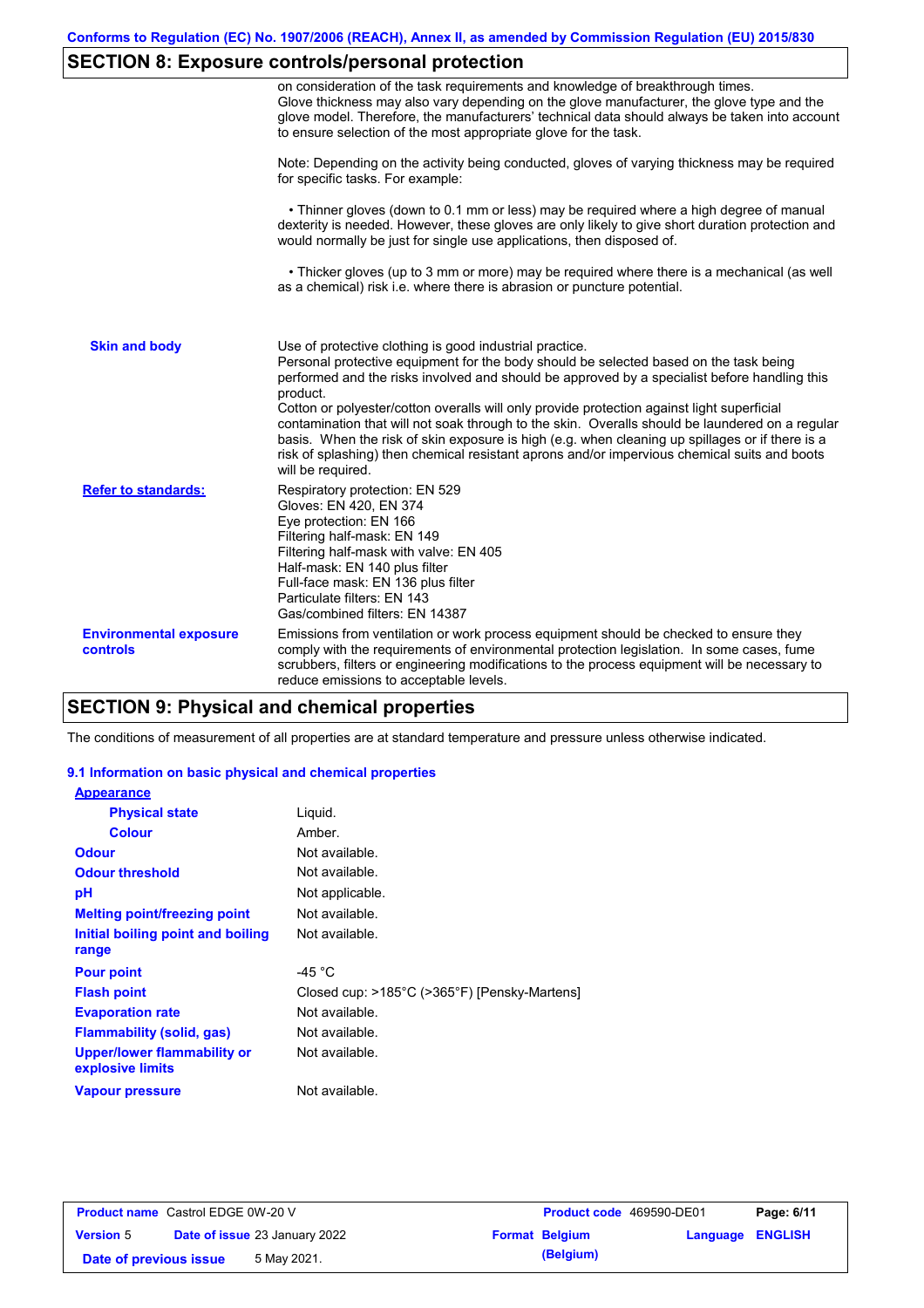## **SECTION 9: Physical and chemical properties**

|                                                     |                                                                                                                                       | Vapour Pressure at 20°C |          |                    | Vapour pressure at 50°C |                |               |
|-----------------------------------------------------|---------------------------------------------------------------------------------------------------------------------------------------|-------------------------|----------|--------------------|-------------------------|----------------|---------------|
|                                                     | <b>Ingredient name</b>                                                                                                                | mm Hg kPa               |          | <b>Method</b>      | m <sub>m</sub><br>Hg    | kPa            | <b>Method</b> |
|                                                     | Distillates (petroleum),<br>hydrotreated heavy<br>paraffinic                                                                          | < 0.08                  | < 0.011  | <b>ASTM D 5191</b> |                         |                |               |
|                                                     | Distillates (petroleum),<br>hydrotreated heavy<br>paraffinic                                                                          | < 0.08                  | < 0.011  | <b>ASTM D 5191</b> |                         |                |               |
|                                                     | Distillates (petroleum),<br>solvent-dewaxed<br>heavy paraffinic                                                                       | < 0.08                  | < 0.011  | <b>ASTM D 5191</b> |                         |                |               |
|                                                     | bis(nonylphenyl)amine                                                                                                                 | < 0.01                  | < 0.0013 | EU A.4             | 0                       | 0              | EU A.4        |
| <b>Vapour density</b>                               | Not available.                                                                                                                        |                         |          |                    |                         |                |               |
| <b>Relative density</b>                             | Not available.                                                                                                                        |                         |          |                    |                         |                |               |
| <b>Density</b>                                      | <1000 kg/m <sup>3</sup> (<1 g/cm <sup>3</sup> ) at 15 <sup>°</sup> C                                                                  |                         |          |                    |                         |                |               |
| <b>Solubility(ies)</b>                              | insoluble in water.                                                                                                                   |                         |          |                    |                         |                |               |
| <b>Partition coefficient: n-octanol/</b><br>water   | Mot applicable.                                                                                                                       |                         |          |                    |                         |                |               |
| <b>Auto-ignition temperature</b>                    | <b>Ingredient name</b>                                                                                                                |                         | °C       | °F                 |                         | <b>Method</b>  |               |
|                                                     | bis(nonylphenyl)amine                                                                                                                 |                         | 440      | 824                |                         | <b>EU A.15</b> |               |
| <b>Decomposition temperature</b>                    | Not available.                                                                                                                        |                         |          |                    |                         |                |               |
| <b>Viscosity</b>                                    | Kinematic: 47.4 mm <sup>2</sup> /s (47.4 cSt) at $40^{\circ}$ C<br>Kinematic: 8.9 to 9.3 mm <sup>2</sup> /s (8.9 to 9.3 cSt) at 100°C |                         |          |                    |                         |                |               |
| <b>Explosive properties</b>                         | Not available.                                                                                                                        |                         |          |                    |                         |                |               |
| <b>Oxidising properties</b>                         | Not available.                                                                                                                        |                         |          |                    |                         |                |               |
| <b>Particle characteristics</b>                     |                                                                                                                                       |                         |          |                    |                         |                |               |
| <b>Median particle size</b>                         | Not applicable.                                                                                                                       |                         |          |                    |                         |                |               |
|                                                     |                                                                                                                                       |                         |          |                    |                         |                |               |
| 9.2 Other information<br>No additional information. |                                                                                                                                       |                         |          |                    |                         |                |               |

# **SECTION 10: Stability and reactivity**

| <b>10.1 Reactivity</b>                            | No specific test data available for this product. Refer to Conditions to avoid and Incompatible<br>materials for additional information.                                |
|---------------------------------------------------|-------------------------------------------------------------------------------------------------------------------------------------------------------------------------|
| <b>10.2 Chemical stability</b>                    | The product is stable.                                                                                                                                                  |
| <b>10.3 Possibility of</b><br>hazardous reactions | Under normal conditions of storage and use, hazardous reactions will not occur.<br>Under normal conditions of storage and use, hazardous polymerisation will not occur. |
| <b>10.4 Conditions to avoid</b>                   | Avoid all possible sources of ignition (spark or flame).                                                                                                                |
| 10.5 Incompatible materials                       | Reactive or incompatible with the following materials: oxidising materials.                                                                                             |
| <b>10.6 Hazardous</b><br>decomposition products   | Under normal conditions of storage and use, hazardous decomposition products should not be<br>produced.                                                                 |

# **SECTION 11: Toxicological information**

| 11.1 Information on toxicological effects<br><b>Acute toxicity estimates</b><br>Not available. |                                                                                                                     |                          |          |                |
|------------------------------------------------------------------------------------------------|---------------------------------------------------------------------------------------------------------------------|--------------------------|----------|----------------|
| <b>Information on likely</b><br>routes of exposure                                             | Routes of entry anticipated: Dermal, Inhalation.                                                                    |                          |          |                |
| <b>Potential acute health effects</b>                                                          |                                                                                                                     |                          |          |                |
| <b>Inhalation</b>                                                                              | Exposure to decomposition products may cause a health hazard. Serious effects may be<br>delayed following exposure. |                          |          |                |
| <b>Ingestion</b>                                                                               | No known significant effects or critical hazards.                                                                   |                          |          |                |
| <b>Product name</b> Castrol EDGE 0W-20 V                                                       |                                                                                                                     | Product code 469590-DE01 |          | Page: 7/11     |
| <b>Version 5</b>                                                                               | <b>Date of issue 23 January 2022</b>                                                                                | <b>Format Belgium</b>    | Language | <b>ENGLISH</b> |
| Date of previous issue                                                                         | 5 May 2021.                                                                                                         | (Belgium)                |          |                |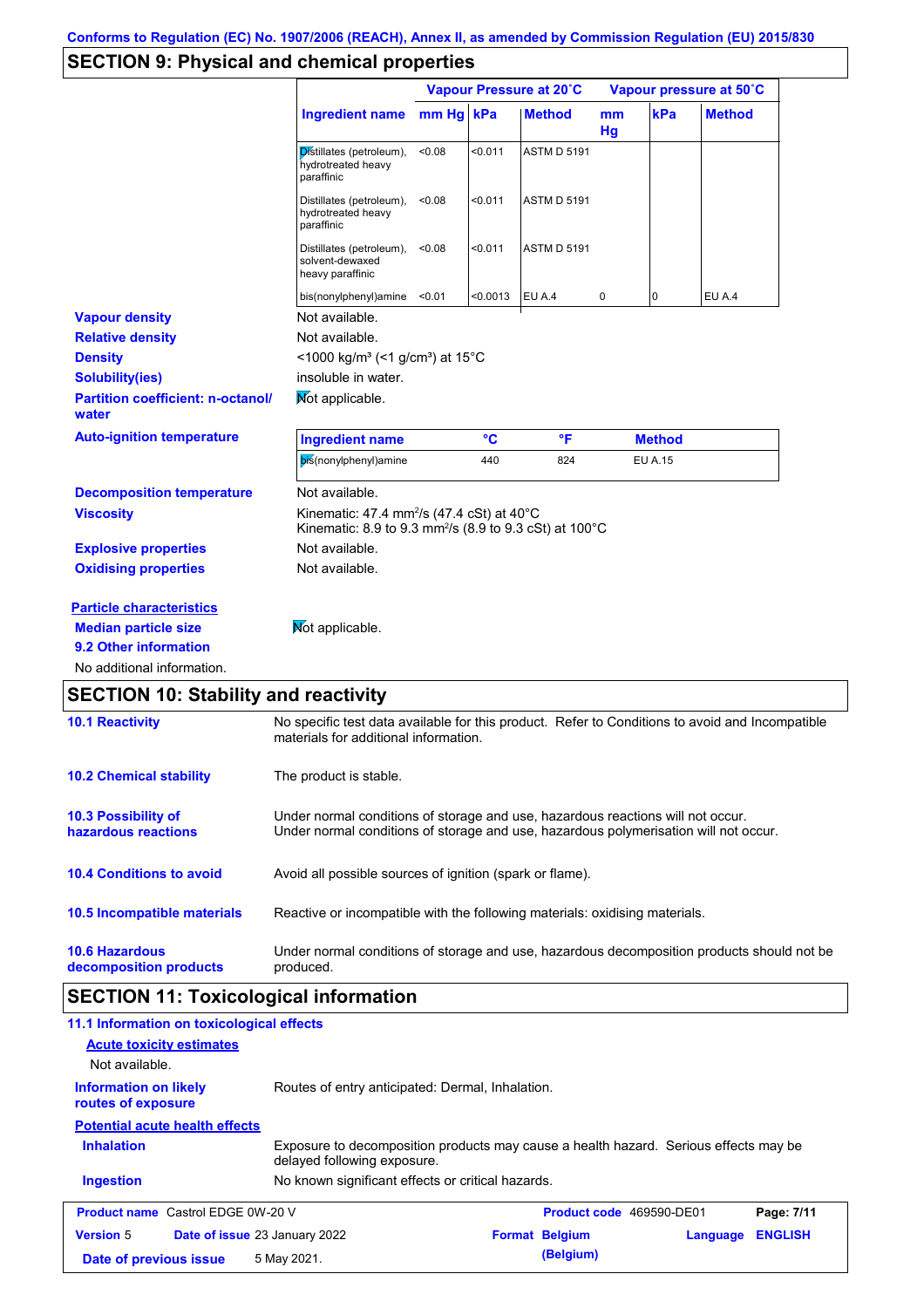### **SECTION 11: Toxicological information**

| <b>Skin contact</b>                     | Defatting to the skin. May cause skin dryness and irritation.                                                                                                                                                                                                                                                                                                                                            |
|-----------------------------------------|----------------------------------------------------------------------------------------------------------------------------------------------------------------------------------------------------------------------------------------------------------------------------------------------------------------------------------------------------------------------------------------------------------|
| <b>Eye contact</b>                      | No known significant effects or critical hazards.                                                                                                                                                                                                                                                                                                                                                        |
|                                         | Symptoms related to the physical, chemical and toxicological characteristics                                                                                                                                                                                                                                                                                                                             |
| <b>Inhalation</b>                       | No specific data.                                                                                                                                                                                                                                                                                                                                                                                        |
| <b>Ingestion</b>                        | No specific data.                                                                                                                                                                                                                                                                                                                                                                                        |
| <b>Skin contact</b>                     | Adverse symptoms may include the following:<br>irritation<br>dryness<br>cracking                                                                                                                                                                                                                                                                                                                         |
| Eye contact                             | No specific data.                                                                                                                                                                                                                                                                                                                                                                                        |
|                                         | Delayed and immediate effects as well as chronic effects from short and long-term exposure                                                                                                                                                                                                                                                                                                               |
| <b>Inhalation</b>                       | Overexposure to the inhalation of airborne droplets or aerosols may cause irritation of the<br>respiratory tract.                                                                                                                                                                                                                                                                                        |
| <b>Ingestion</b>                        | Ingestion of large quantities may cause nausea and diarrhoea.                                                                                                                                                                                                                                                                                                                                            |
| <b>Skin contact</b>                     | Prolonged or repeated contact can defat the skin and lead to irritation and/or dermatitis.                                                                                                                                                                                                                                                                                                               |
| <b>Eye contact</b>                      | Potential risk of transient stinging or redness if accidental eye contact occurs.                                                                                                                                                                                                                                                                                                                        |
| <b>Potential chronic health effects</b> |                                                                                                                                                                                                                                                                                                                                                                                                          |
| General                                 | USED ENGINE OILS<br>Combustion products resulting from the operation of internal combustion engines contaminate<br>engine oils during use. Used engine oil may contain hazardous components which have the<br>potential to cause skin cancer. Frequent or prolonged contact with all types and makes of used<br>engine oil must therefore be avoided and a high standard of personal hygiene maintained. |
| <b>Carcinogenicity</b>                  | No known significant effects or critical hazards.                                                                                                                                                                                                                                                                                                                                                        |
| <b>Mutagenicity</b>                     | No known significant effects or critical hazards.                                                                                                                                                                                                                                                                                                                                                        |
| <b>Developmental effects</b>            | No known significant effects or critical hazards.                                                                                                                                                                                                                                                                                                                                                        |
| <b>Fertility effects</b>                | No known significant effects or critical hazards.                                                                                                                                                                                                                                                                                                                                                        |

# **SECTION 12: Ecological information**

```
12.1 Toxicity
```
**Environmental hazards** Not classified as dangerous

#### **12.2 Persistence and degradability**

Expected to be biodegradable.

#### **12.3 Bioaccumulative potential**

This product is not expected to bioaccumulate through food chains in the environment.

| <b>12.4 Mobility in soil</b>                                  |                                                                      |
|---------------------------------------------------------------|----------------------------------------------------------------------|
| <b>Soil/water partition</b><br>coefficient (K <sub>oc</sub> ) | Not available.                                                       |
| <b>Mobility</b>                                               | Spillages may penetrate the soil causing ground water contamination. |

#### **12.5 Results of PBT and vPvB assessment**

Product does not meet the criteria for PBT or vPvB according to Regulation (EC) No. 1907/2006, Annex XIII.

| 12.6 Other adverse effects |  |
|----------------------------|--|
|----------------------------|--|

| <b>Other ecological information</b> | Spills may form a film on water surfaces causing physical damage to organisms. Oxygen |
|-------------------------------------|---------------------------------------------------------------------------------------|
|                                     | transfer could also be impaired.                                                      |

### **SECTION 13: Disposal considerations**

| <b>13.1 Waste treatment methods</b>      |                                                                                                                                                                      |                       |                          |                          |                |
|------------------------------------------|----------------------------------------------------------------------------------------------------------------------------------------------------------------------|-----------------------|--------------------------|--------------------------|----------------|
| <b>Product</b>                           |                                                                                                                                                                      |                       |                          |                          |                |
| <b>Methods of disposal</b>               | Where possible, arrange for product to be recycled. Dispose of via an authorised person/<br>licensed waste disposal contractor in accordance with local regulations. |                       |                          |                          |                |
| <b>Hazardous waste</b>                   | Yes.                                                                                                                                                                 |                       |                          |                          |                |
| European waste catalogue (EWC)           |                                                                                                                                                                      |                       |                          |                          |                |
| <b>Waste code</b>                        |                                                                                                                                                                      |                       | <b>Waste designation</b> |                          |                |
| 13 02 05*                                | mineral-based non-chlorinated engine, gear and lubricating oils                                                                                                      |                       |                          |                          |                |
| <b>Product name</b> Castrol EDGE 0W-20 V |                                                                                                                                                                      |                       |                          | Product code 469590-DE01 | Page: 8/11     |
| <b>Version 5</b>                         | <b>Date of issue 23 January 2022</b>                                                                                                                                 | <b>Format Belgium</b> |                          | Language                 | <b>ENGLISH</b> |
| Date of previous issue                   | 5 May 2021.                                                                                                                                                          |                       | (Belgium)                |                          |                |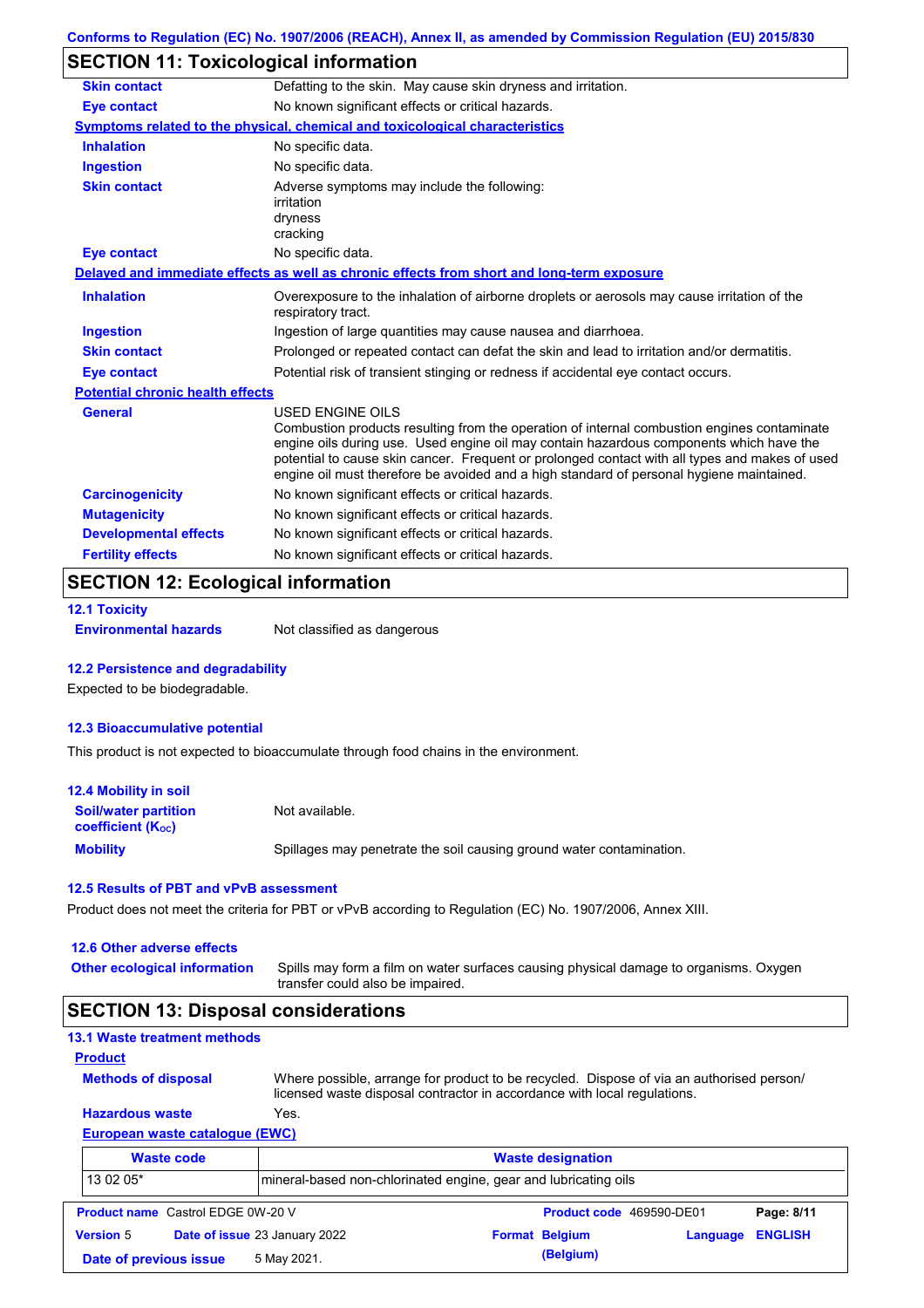### **SECTION 13: Disposal considerations**

However, deviation from the intended use and/or the presence of any potential contaminants may require an alternative waste disposal code to be assigned by the end user.

#### **Packaging**

| <b>Methods of disposal</b>               | Where possible, arrange for product to be recycled. Dispose of via an authorised person/<br>licensed waste disposal contractor in accordance with local regulations.                                                                    |  |  |  |
|------------------------------------------|-----------------------------------------------------------------------------------------------------------------------------------------------------------------------------------------------------------------------------------------|--|--|--|
| <b>Special precautions</b>               | This material and its container must be disposed of in a safe way. Empty containers or liners<br>may retain some product residues. Avoid dispersal of spilt material and runoff and contact with<br>soil, waterways, drains and sewers. |  |  |  |
| <b>References</b>                        | Commission 2014/955/EU<br>Directive 2008/98/EC                                                                                                                                                                                          |  |  |  |
| <b>SECTION 14: Transport information</b> |                                                                                                                                                                                                                                         |  |  |  |

#### - - - - - - - - - Not regulated. Not regulated. Not regulated. - - - **ADR/RID IMDG IATA 14.1 UN number 14.2 UN proper shipping name 14.3 Transport hazard class(es) 14.4 Packing group ADN Additional information 14.5 Environmental hazards** No. 1980 | No. 1980 | No. 1980 | No. 1980 | No. 1980 | No. 1980 | No. 1980 | No. 1980 | No. 1980 | No. 1980 | Not regulated. - No. - -

**14.6 Special precautions for user** Not available.

#### **14.7 Transport in bulk according to IMO instruments**

### **SECTION 15: Regulatory information**

Not available.

| 15.1 Safety, health and environmental regulations/legislation specific for the substance or mixture                                                                         |
|-----------------------------------------------------------------------------------------------------------------------------------------------------------------------------|
| EU Regulation (EC) No. 1907/2006 (REACH)                                                                                                                                    |
| Annex XIV - List of substances subject to authorisation                                                                                                                     |
| <b>Annex XIV</b>                                                                                                                                                            |
| None of the components are listed.                                                                                                                                          |
| <b>Substances of very high concern</b>                                                                                                                                      |
| None of the components are listed.                                                                                                                                          |
| EU Regulation (EC) No. 1907/2006 (REACH)                                                                                                                                    |
| <b>Annex XVII - Restrictions</b><br>Not applicable.<br>on the manufacture.<br>placing on the market<br>and use of certain<br>dangerous substances,<br>mixtures and articles |

### **Other regulations**

| <b>REACH Status</b>                         | The company, as identified in Section 1, sells this product in the EU in compliance with the<br>current requirements of REACH. |
|---------------------------------------------|--------------------------------------------------------------------------------------------------------------------------------|
| <b>United States inventory</b><br>(TSCA 8b) | All components are active or exempted.                                                                                         |
| <b>Australia inventory (AIIC)</b>           | At least one component is not listed.                                                                                          |
| <b>Canada inventory</b>                     | All components are listed or exempted.                                                                                         |
| <b>China inventory (IECSC)</b>              | At least one component is not listed.                                                                                          |

| <b>Product name</b> Castrol EDGE 0W-20 V |  |                                      | <b>Product code</b> 469590-DE01 | Page: 9/11            |                         |  |
|------------------------------------------|--|--------------------------------------|---------------------------------|-----------------------|-------------------------|--|
| <b>Version 5</b>                         |  | <b>Date of issue 23 January 2022</b> |                                 | <b>Format Belgium</b> | <b>Language ENGLISH</b> |  |
| Date of previous issue                   |  | 5 May 2021.                          |                                 | (Belgium)             |                         |  |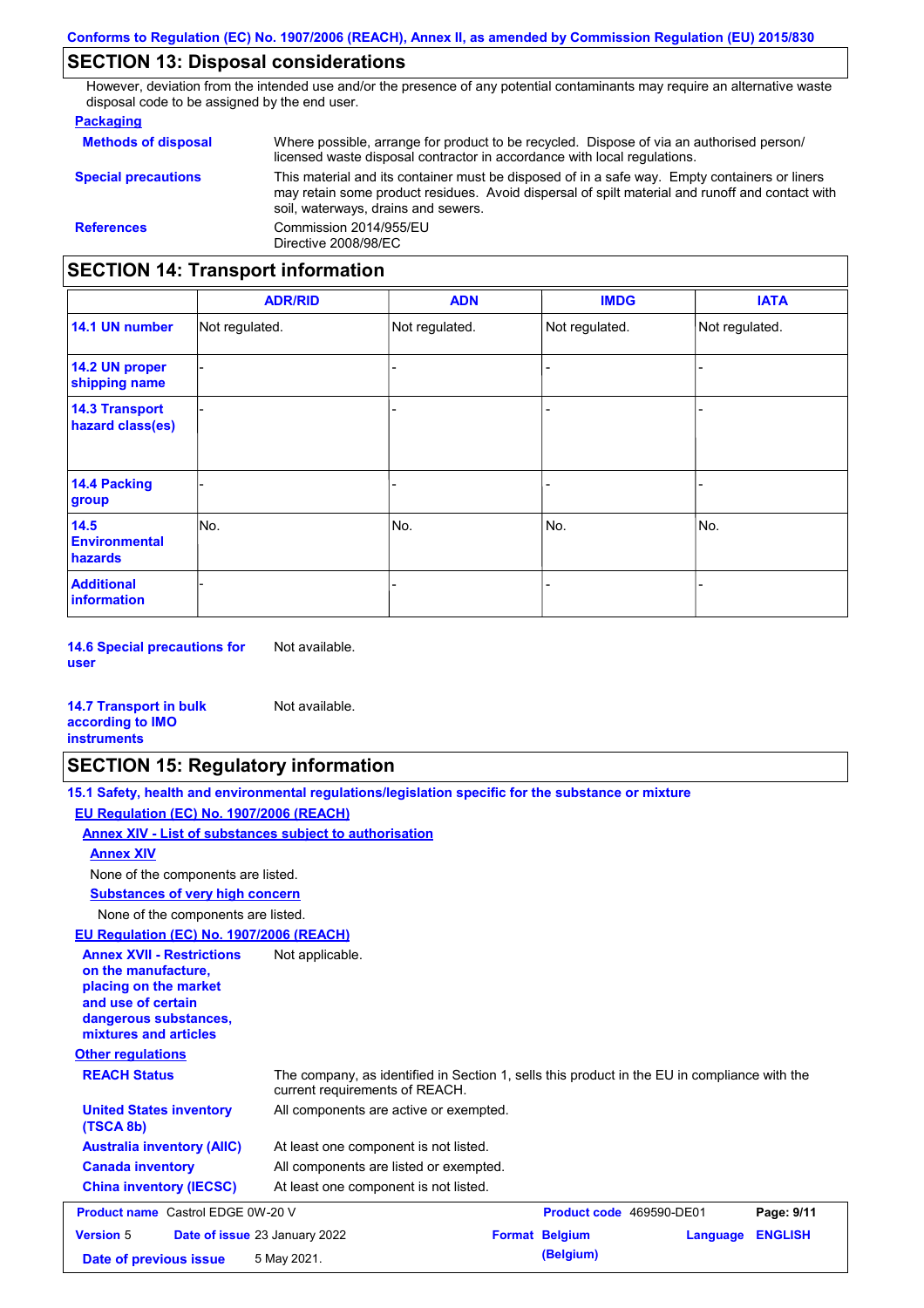# **SECTION 15: Regulatory information**

| <b>Japan inventory (CSCL)</b>                                   | At least one component is not listed.  |
|-----------------------------------------------------------------|----------------------------------------|
| <b>Korea inventory (KECI)</b>                                   | All components are listed or exempted. |
| <b>Philippines inventory</b><br>(PICCS)                         | At least one component is not listed.  |
| <b>Taiwan Chemical</b><br><b>Substances Inventory</b><br>(TCSI) | All components are listed or exempted. |
| Ozone depleting substances (1005/2009/EU)                       |                                        |
| Not listed.                                                     |                                        |
| Prior Informed Consent (PIC) (649/2012/EU)                      |                                        |
| Not listed.                                                     |                                        |
| <b>Persistent Organic Pollutants</b><br>Not listed.             |                                        |
| <b>EU - Water framework directive - Priority substances</b>     |                                        |
| None of the components are listed.                              |                                        |
| <b>Seveso Directive</b>                                         |                                        |
|                                                                 |                                        |

This product is not controlled under the Seveso Directive.

| <b>15.2 Chemical safety</b> | A Chemical Safety Assessment has been carried out for one or more of the substances within  |
|-----------------------------|---------------------------------------------------------------------------------------------|
| assessment                  | this mixture. A Chemical Safety Assessment has not been carried out for the mixture itself. |

| <b>SECTION 16: Other information</b>     |                                                                                                          |
|------------------------------------------|----------------------------------------------------------------------------------------------------------|
| <b>Abbreviations and acronyms</b>        | ADN = European Provisions concerning the International Carriage of Dangerous Goods by<br>Inland Waterway |
|                                          | ADR = The European Agreement concerning the International Carriage of Dangerous Goods by                 |
|                                          | Road                                                                                                     |
|                                          | ATE = Acute Toxicity Estimate                                                                            |
|                                          | <b>BCF</b> = Bioconcentration Factor                                                                     |
|                                          | CAS = Chemical Abstracts Service                                                                         |
|                                          | CLP = Classification, Labelling and Packaging Regulation [Regulation (EC) No. 1272/2008]                 |
|                                          | CSA = Chemical Safety Assessment                                                                         |
|                                          | CSR = Chemical Safety Report                                                                             |
|                                          | DMEL = Derived Minimal Effect Level                                                                      |
|                                          | DNEL = Derived No Effect Level                                                                           |
|                                          | EINECS = European Inventory of Existing Commercial chemical Substances                                   |
|                                          | ES = Exposure Scenario                                                                                   |
|                                          | EUH statement = CLP-specific Hazard statement                                                            |
|                                          | EWC = European Waste Catalogue                                                                           |
|                                          | GHS = Globally Harmonized System of Classification and Labelling of Chemicals                            |
|                                          | IATA = International Air Transport Association                                                           |
|                                          | IBC = Intermediate Bulk Container                                                                        |
|                                          | <b>IMDG</b> = International Maritime Dangerous Goods                                                     |
|                                          | LogPow = logarithm of the octanol/water partition coefficient                                            |
|                                          | MARPOL = International Convention for the Prevention of Pollution From Ships, 1973 as                    |
|                                          | modified by the Protocol of 1978. ("Marpol" = marine pollution)                                          |
|                                          | OECD = Organisation for Economic Co-operation and Development                                            |
|                                          | PBT = Persistent, Bioaccumulative and Toxic                                                              |
|                                          | PNEC = Predicted No Effect Concentration                                                                 |
|                                          | REACH = Registration, Evaluation, Authorisation and Restriction of Chemicals Regulation                  |
|                                          | [Regulation (EC) No. 1907/2006]                                                                          |
|                                          | RID = The Regulations concerning the International Carriage of Dangerous Goods by Rail                   |
|                                          | <b>RRN = REACH Registration Number</b>                                                                   |
|                                          | SADT = Self-Accelerating Decomposition Temperature                                                       |
|                                          | SVHC = Substances of Very High Concern                                                                   |
|                                          | STOT-RE = Specific Target Organ Toxicity - Repeated Exposure                                             |
|                                          | STOT-SE = Specific Target Organ Toxicity - Single Exposure                                               |
|                                          | $TWA = Time weighted average$                                                                            |
|                                          | $UN = United Nations$                                                                                    |
|                                          | UVCB = Complex hydrocarbon substance                                                                     |
|                                          | VOC = Volatile Organic Compound                                                                          |
|                                          | vPvB = Very Persistent and Very Bioaccumulative                                                          |
|                                          | Varies = may contain one or more of the following 64741-88-4 / RRN 01-2119488706-23,                     |
|                                          | 64741-89-5 / RRN 01-2119487067-30, 64741-95-3 / RRN 01-2119487081-40, 64741-96-4/ RRN                    |
| <b>Product name</b> Castrol EDGE 0W-20 V | Product code 469590-DE01<br>Page: 10/11                                                                  |

| <b>Product name</b> Castrol EDGE UW-20 V |  |                               |  | <b>Product code</b> 409090-DEUT | Page: 10/11      |  |
|------------------------------------------|--|-------------------------------|--|---------------------------------|------------------|--|
| <b>Version 5</b>                         |  | Date of issue 23 January 2022 |  | <b>Format Belgium</b>           | Language ENGLISH |  |
| Date of previous issue                   |  | 5 May 2021.                   |  | (Belgium)                       |                  |  |